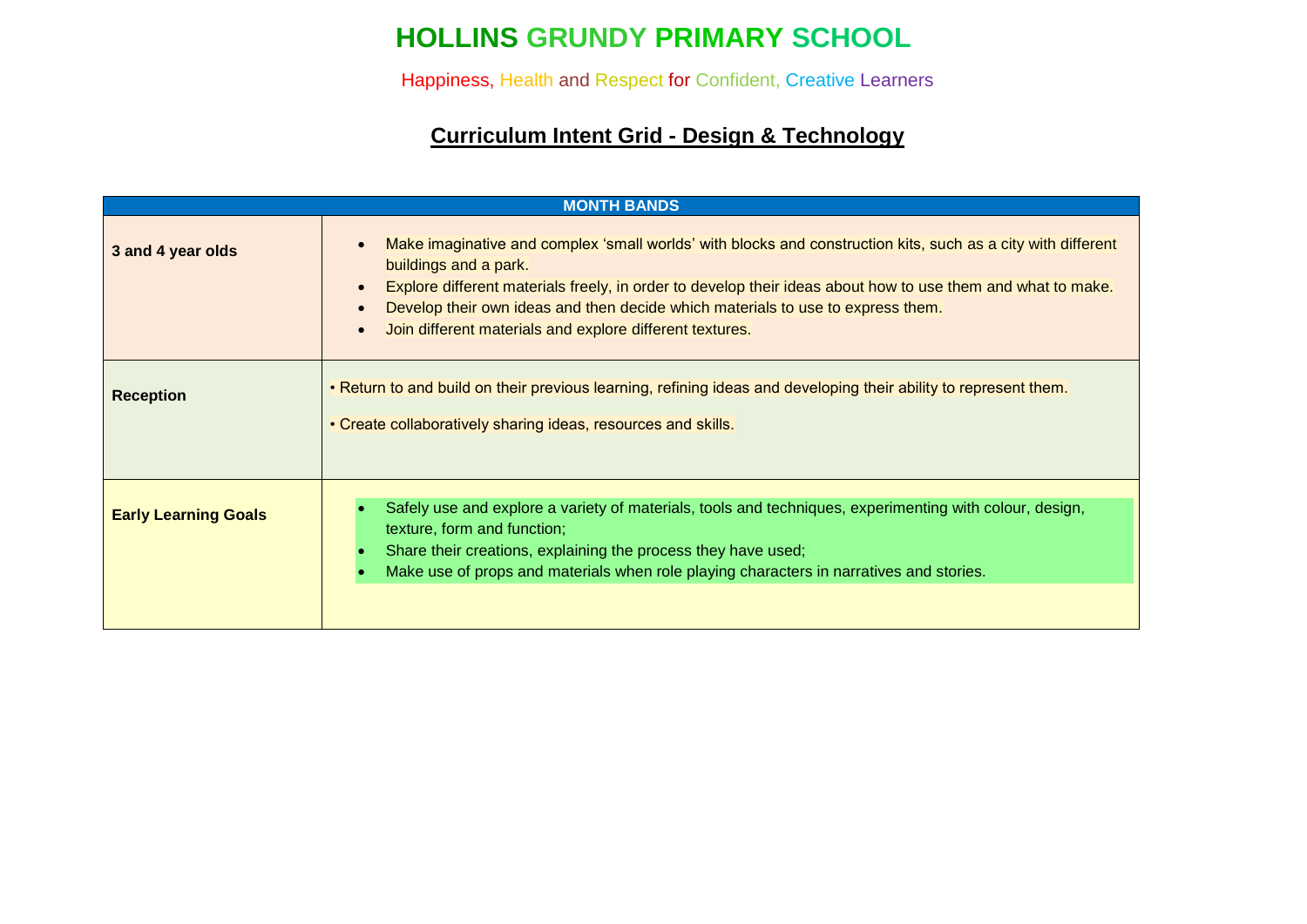| <b>Unit</b> | <b>Design</b>                                                                                                                                                                                                                                                                   | <b>Make</b>                                                                                                                                                                                                                                                                                                         | <b>Evaluate</b>                                                                                                                                                                                                                                                             | <b>Technical</b><br><b>Knowledge</b>                                                                                      | <b>Cooking</b><br>&<br><b>Nutrition</b>                                                                                                                                                                                                                |
|-------------|---------------------------------------------------------------------------------------------------------------------------------------------------------------------------------------------------------------------------------------------------------------------------------|---------------------------------------------------------------------------------------------------------------------------------------------------------------------------------------------------------------------------------------------------------------------------------------------------------------------|-----------------------------------------------------------------------------------------------------------------------------------------------------------------------------------------------------------------------------------------------------------------------------|---------------------------------------------------------------------------------------------------------------------------|--------------------------------------------------------------------------------------------------------------------------------------------------------------------------------------------------------------------------------------------------------|
|             | Can they think of<br>$\bullet$<br>some ideas of their<br>own?<br>Can they explain<br>$\bullet$<br>what they want to<br>do?<br>Can they make<br>$\bullet$<br>simple plans before<br>making objects, e.g.<br>drawings, arranging<br>pieces of<br>construction before<br>building? | Can they make a<br>$\bullet$<br>product which<br>moves?<br>Can they select<br>$\bullet$<br>appropriate<br>resources and tools<br>for their building<br>projects?<br>Can they make a<br>structure/model<br>using different<br>materials?<br>Can they make their<br>$\bullet$<br>model stronger if it<br>needs to be? | Can they talk about<br>$\bullet$<br>their own work and<br>things that other<br>people have done?<br>Can they describe<br>$\bullet$<br>how different<br>textiles feel?<br>Can they talk with<br>$\bullet$<br>others about how<br>they want to<br>construct their<br>product? | Can they explain<br>$\bullet$<br>what they are<br>making?<br>Can they<br>$\bullet$<br>describe how<br>something<br>works? | Do they wash their<br>hands and make sure<br>that surfaces are<br>clean?<br>Can they cut food<br>safely?<br>Can they describe the<br>texture of foods?<br>Can they think of<br>interesting ways of<br>decorating food they<br>have made, eg,<br>cakes? |

| <b>Step</b>       | b   | W   | S   | $S+$      |
|-------------------|-----|-----|-----|-----------|
| Total no. of      | 20% | 60% | 90% | 95%       |
| statements = $16$ |     |     |     |           |
| No. of            |     |     | 14  | <b>15</b> |
| statements        | W   | J   |     |           |
| required          |     |     |     |           |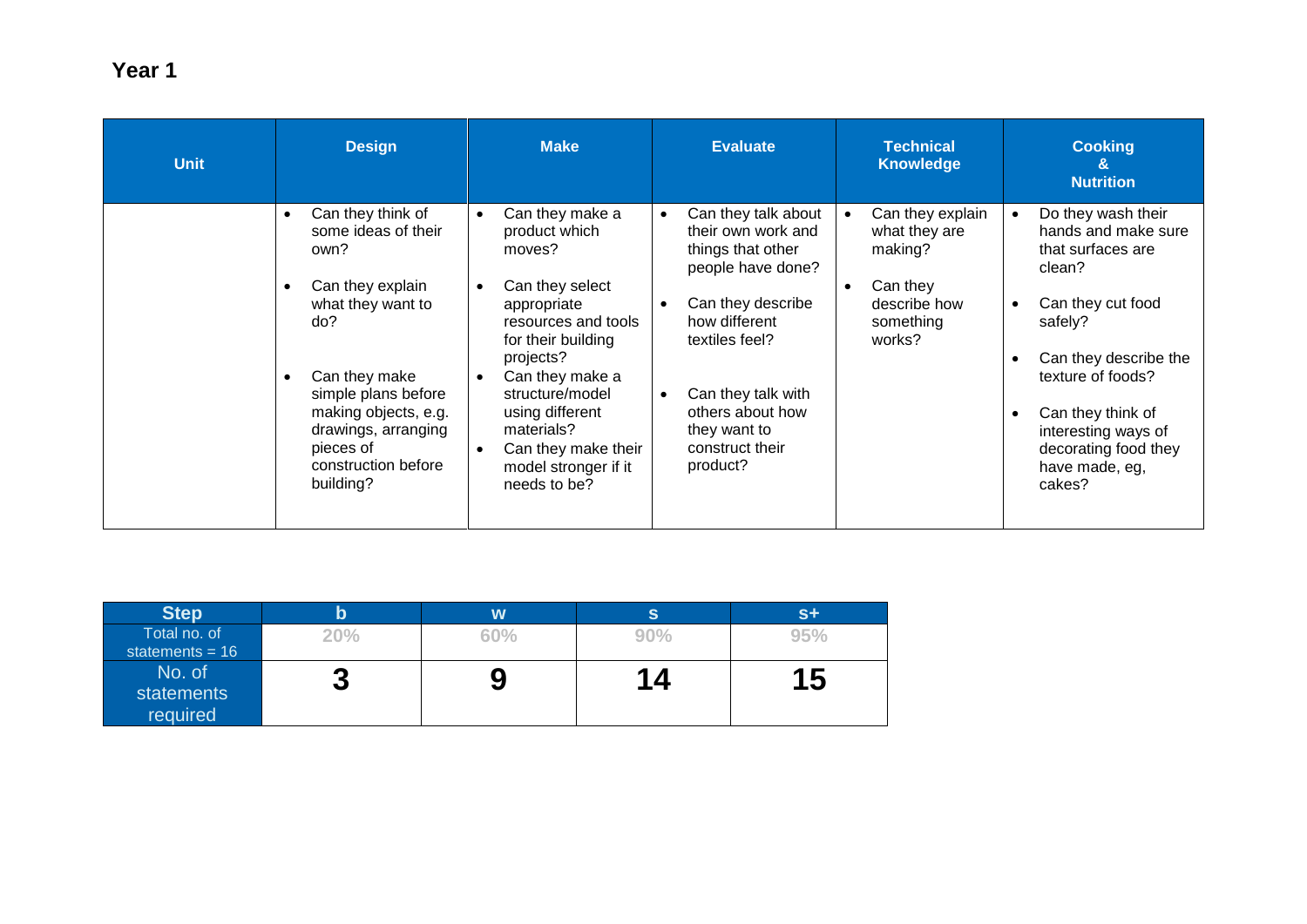| <b>Unit</b>                                  | <b>Design</b>                                                                                                                                                                                                                                                                                                                                                               | <b>Make</b>                                                                                                                                                                                                                                                                                                                                                                                                                                                                                                                                                   | <b>Evaluate</b>                                                                                                               | <b>Technical</b><br><b>Knowledge</b>                                                                                                                                                                          | <b>Cooking</b><br>$\mathbf{a}$<br><b>Nutrition</b>                                                                                                      |
|----------------------------------------------|-----------------------------------------------------------------------------------------------------------------------------------------------------------------------------------------------------------------------------------------------------------------------------------------------------------------------------------------------------------------------------|---------------------------------------------------------------------------------------------------------------------------------------------------------------------------------------------------------------------------------------------------------------------------------------------------------------------------------------------------------------------------------------------------------------------------------------------------------------------------------------------------------------------------------------------------------------|-------------------------------------------------------------------------------------------------------------------------------|---------------------------------------------------------------------------------------------------------------------------------------------------------------------------------------------------------------|---------------------------------------------------------------------------------------------------------------------------------------------------------|
|                                              | Can they think of<br>$\bullet$<br>ideas and plan what<br>to do next?<br>Can they choose the<br>$\bullet$<br>best tools and<br>materials and give a<br>reason why these<br>are best?<br>Can they describe<br>$\bullet$<br>their design by using<br>pictures, diagrams,<br>models and words?<br>Can they incorporate<br>$\bullet$<br>some type of<br>movement into<br>models? | Can they join things (materials/<br>$\bullet$<br>components) together in<br>different ways?<br>Can they join materials together<br>$\bullet$<br>as part of a moving product?<br>Can they measure materials to<br>$\bullet$<br>use in a model or structure?<br>Can they use mechanisms [for<br>$\bullet$<br>example, levers, sliders, wheels<br>and axles], in their products.<br>Can they add some kind of<br>$\bullet$<br>design to their product?<br>Can they make sensible choices<br>$\bullet$<br>as to which material to use for<br>their constructions? | Can they<br>$\bullet$<br>explain how<br>to improve<br>their design or<br>construction?                                        | Can they explain<br>$\bullet$<br>what they are<br>making?<br>Can they<br>$\bullet$<br>describe how<br>something<br>works?                                                                                     | Can they<br>$\bullet$<br>describe the<br>properties of the<br>ingredients they<br>are using?<br>Can they<br>explain what it<br>means to be<br>hygienic? |
| <b>End of Key Stage</b><br><b>Statements</b> | design purposeful, functional,<br>appealing products for<br>themselves and other<br>users based on design<br>criteria<br>generate, develop, model and<br>communicate their ideas<br>through talking, drawing,<br>templates, mock-ups and,<br>where appropriate, information<br>and communication technology                                                                 | select from and use a range of tools and<br>equipment to perform practical tasks [for<br>example, cutting, shaping, joining and<br>finishing<br>select from and use a wide range of materials<br>and components, including construction<br>materials, textiles and ingredients,<br>according to their characteristics                                                                                                                                                                                                                                         | explore and evaluate a<br>range of existing<br>products<br>evaluate their ideas<br>and products<br>against design<br>criteria | build structures, exploring<br>how they can be<br>made stronger, stiffer<br>and more stable<br>explore and use<br>mechanisms [for<br>example, levers,<br>sliders, wheels and<br>axles], in their<br>products. | use the basic<br>principles of a<br>healthy and varied<br>diet to prepare<br>dishes<br>understand where food<br>comes from.                             |

| <b>Step</b>       | b   | W   | S      | $S+$ |
|-------------------|-----|-----|--------|------|
| Total no. of      | 20% | 60% | $90\%$ | 95%  |
| statements = $15$ |     |     |        |      |
| No. of            |     |     | 14     | 1 5  |
| statements        | w   |     |        |      |
| required          |     |     |        |      |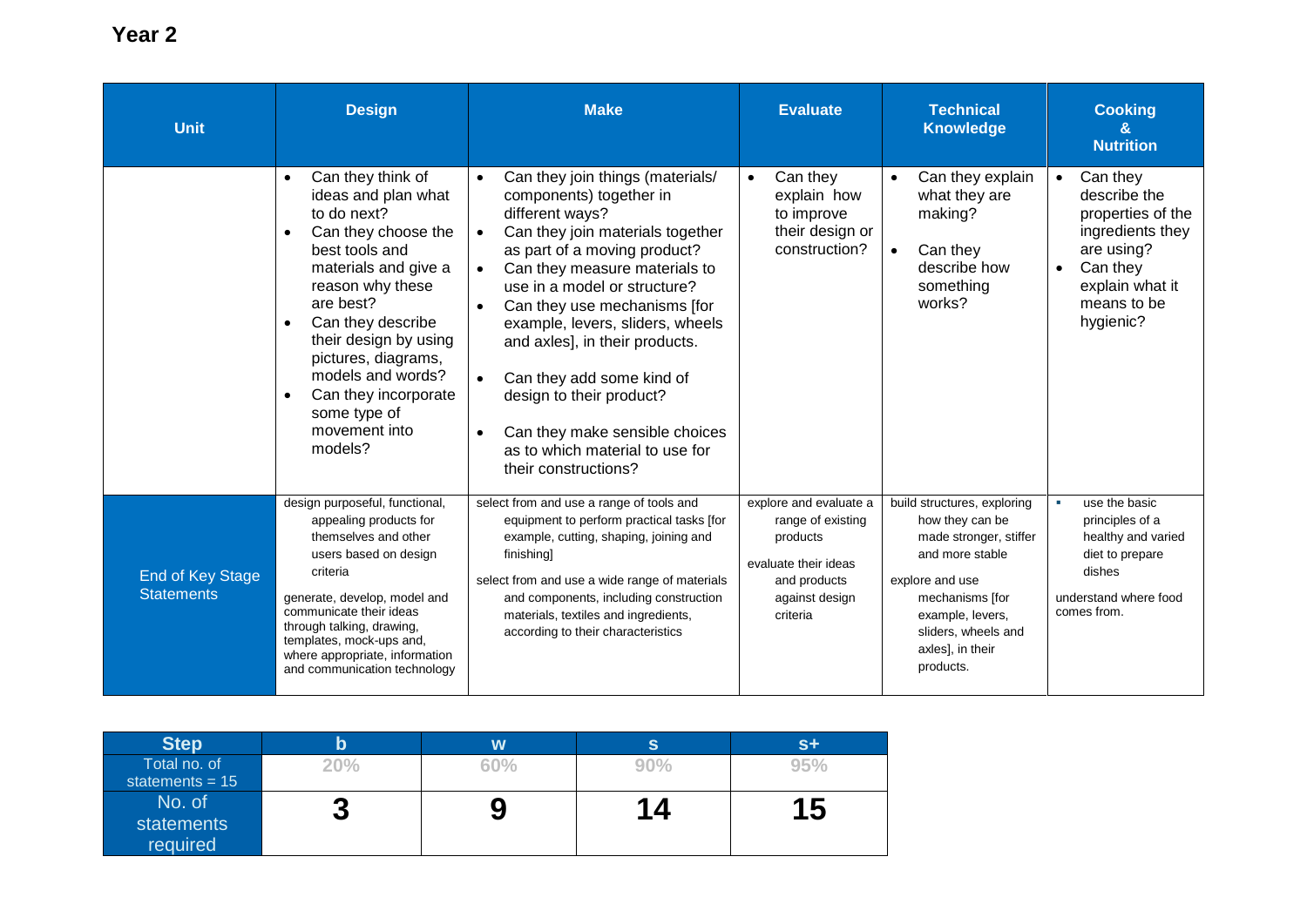#### **Unit Design Make Evaluate Technical Knowledge Cooking & Nutrition** • Can they show that their design meets a range of requirements? • Can they use equipment and tools accurately? What did they change which made their design even better? **Stiff & flexible sheet materials** •Can they work accurately to make cuts and holes? •Can they join materials? **Cooking and nutrition** •Can they choose the right ingredients for a product? •Can they use equipment safely? •Can they make sure that their product looks attractive? •Can they describe how their combined ingredients come together? •Can they set out to grow plants such as cress and herbs from seed with the intention of using them for their food product? • Can they put together a step-by-step plan which shows the order and also what equipment and tools they need? **Mouldable** •Can they use a range of techniques to shape and mould? •Do they use finishing techniques? • Can they describe their design using an accurately labelled sketch and words? **Electrical and mechanical components** •Can they make a product which uses both electrical and mechanical components? •Can they use a simple circuit? **Textiles**  •Can they join textiles of different types in different ways? •Can they choose textiles both for their appearance and also qualities?

| <b>Step</b>                       | b   | W   | S   | $S +$ |
|-----------------------------------|-----|-----|-----|-------|
| Total no. of<br>statements = $18$ | 20% | 60% | 90% | 95%   |
| No. of                            |     | 1 C |     |       |
| statements<br>required            |     |     | 16  | л     |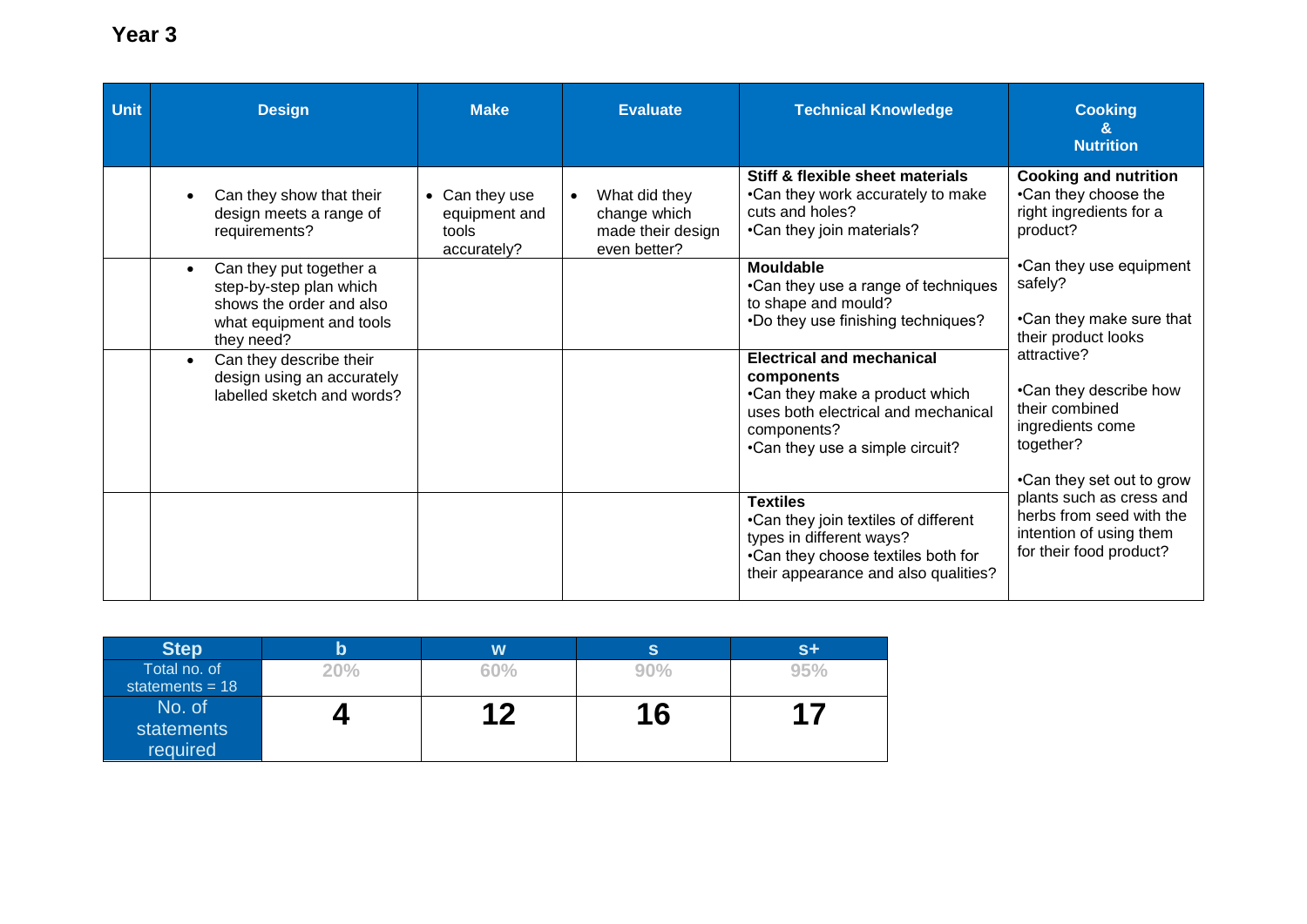| <b>Unit</b> | <b>Design</b>                                                                                                          | <b>Make</b>                                                                                         | <b>Evaluate</b>                                                                               | <b>Technical Knowledge</b>                                                                                                                                                                                      | <b>Cooking</b><br>&<br><b>Nutrition</b>                                                                                                                                                   |
|-------------|------------------------------------------------------------------------------------------------------------------------|-----------------------------------------------------------------------------------------------------|-----------------------------------------------------------------------------------------------|-----------------------------------------------------------------------------------------------------------------------------------------------------------------------------------------------------------------|-------------------------------------------------------------------------------------------------------------------------------------------------------------------------------------------|
|             | • Can they produce a<br>plan and explain it to<br>others?                                                              | Can they tell if<br>their finished<br>product is going<br>to be good<br>quality?                    | Have they thought<br>$\bullet$<br>of how they will<br>check if their design<br>is successful? | <b>Mouldable materials</b><br>• Do they take time to consider<br>how they could have made their<br>idea better?<br>• Do they work at their product<br>even though their original idea<br>might not have worked? | <b>Cooking and nutrition</b><br>• Do they know what to<br>do to be hygienic and<br>safe?<br>• Have they thought<br>what they can do to<br>present their product in<br>an interesting way? |
|             | • Do they take<br>account of the ideas<br>of others when<br>designing?                                                 | • Are they conscious<br>of the need to<br>produce something<br>that will be liked by<br>others?     | • Can they begin to<br>explain how they can<br>improve their original<br>design?              | <b>Electrical and mechanical</b><br>components<br>• Can they add things to their<br>circuits?<br>• How have they altered their<br>product after checking it?                                                    | <b>Stiff and flexible</b><br>sheet materials<br>• Can they measure<br>carefully so as to make<br>sure they have not<br>made mistakes?                                                     |
|             | • Can they suggest<br>some improvements<br>and say what was<br>good and not so<br>good about their<br>original design? | • Can they show a<br>good level of<br>expertise when<br>using a range of<br>tools and<br>equipment? | • Can they evaluate their<br>product, thinking of both<br>appearance and the way<br>it works? | <b>Textiles</b><br>• Do they think what the user<br>would want when choosing<br>textiles?<br>• Can they explore how to join<br>things in a different way?                                                       |                                                                                                                                                                                           |

| <b>Step</b>                       | b   | W   | S         | $S+$   |
|-----------------------------------|-----|-----|-----------|--------|
| Total no. of<br>statements = $18$ | 20% | 60% | 90%       | 95%    |
| No. of<br>statements<br>required  |     | 0   | <b>16</b> | $\sim$ |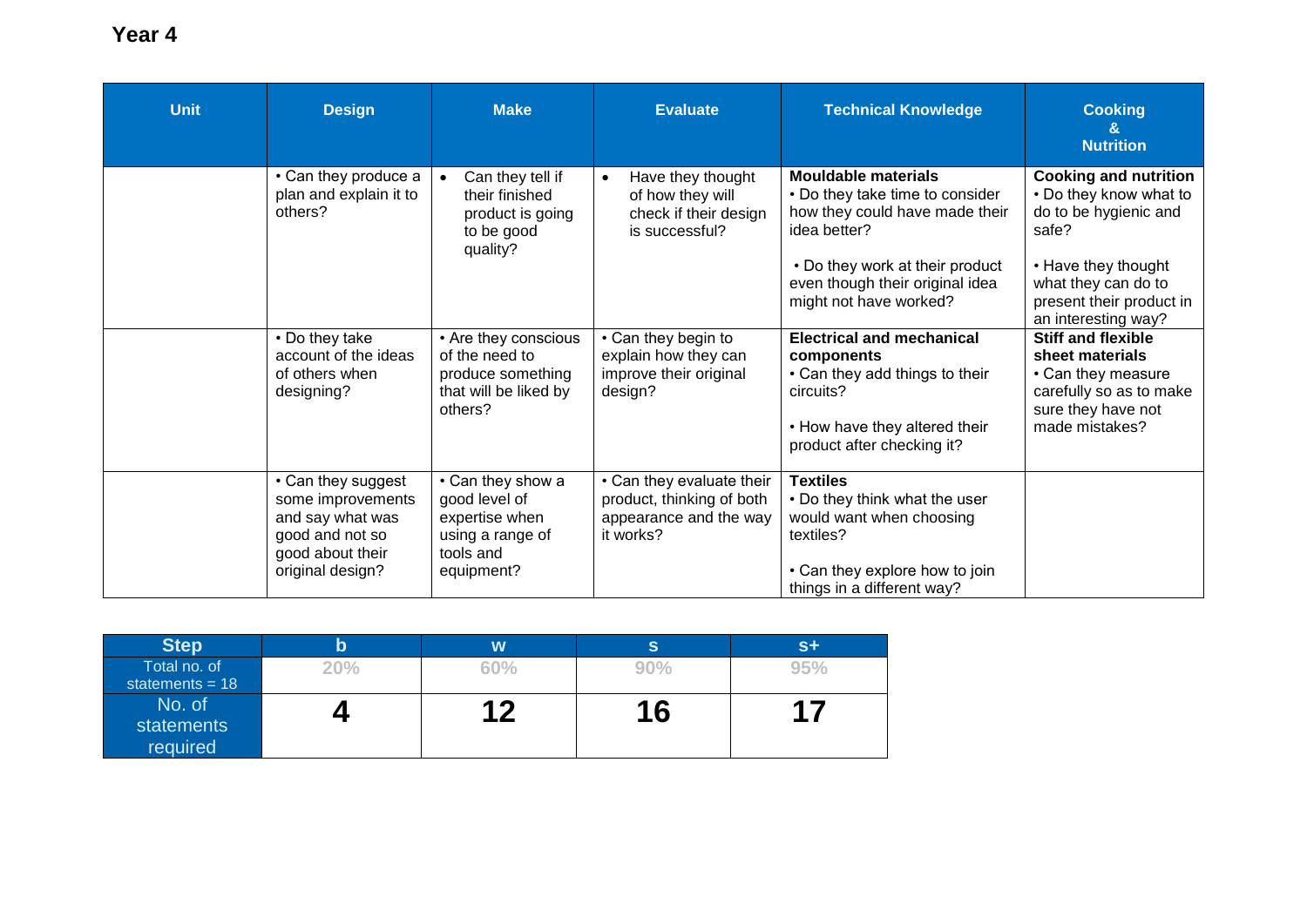| <b>Unit</b> | <b>Design</b>                                                                                             | <b>Make</b>                                                                            | <b>Evaluate</b>                                                                     | <b>Technical Knowledge</b>                                                                                                                                              | <b>Cooking</b><br>$\mathbf{g}$<br><b>Nutrition</b>                                                                                                                                                                        |
|-------------|-----------------------------------------------------------------------------------------------------------|----------------------------------------------------------------------------------------|-------------------------------------------------------------------------------------|-------------------------------------------------------------------------------------------------------------------------------------------------------------------------|---------------------------------------------------------------------------------------------------------------------------------------------------------------------------------------------------------------------------|
|             | Can they come<br>$\bullet$<br>up with a range<br>of ideas after<br>they have<br>collected<br>information? | • Can they explain<br>why their finished<br>product is going to be<br>of good quality? | • Can they evaluate<br>appearance and<br>function against the<br>original criteria? | Mouldable materials<br>• Are they motivated enough to<br>refine and improve their product?<br>• Do they persevere through<br>different stages of the making<br>process? | Cooking and nutrition<br>• Can they describe<br>what they do to be<br>both hygienic and<br>safe?<br>• How have they<br>presented their product<br>well?                                                                   |
|             | • Do they take a<br>user's view into<br>account when<br>designing?                                        | • Can they explain<br>how their product will<br>appeal to the<br>audience?             | • Do they check whether<br>anything could be<br>improved?                           | Electrical and mechanical<br>components<br>• Can they incorporate a switch<br>into their product?<br>• Can they refine their product<br>after testing it?               | Stiff and flexible sheet<br>materials<br>• Are their<br>measurements<br>accurate enough to<br>ensure that everything<br>is precise?<br>• How have they<br>ensured that their<br>product is strong and<br>fit for purpose? |
|             | • Can they produce<br>a detailed step-by-<br>step plan?                                                   | • Can they use a<br>range of tools and<br>equipment expertly?                          |                                                                                     | <b>Textiles</b><br>• Can they make up a prototype<br>first?<br>• Can they use a range of joining<br>techniques?                                                         |                                                                                                                                                                                                                           |

| <b>Step</b>       |       | W           | S   |     |
|-------------------|-------|-------------|-----|-----|
| Total no. of      | $0\%$ | 60%         | 90% | 95% |
| statements = $18$ |       |             |     |     |
| No. of            |       | $\mathbf 1$ | 16  | п   |
| statements        |       |             |     |     |
| required          |       |             |     |     |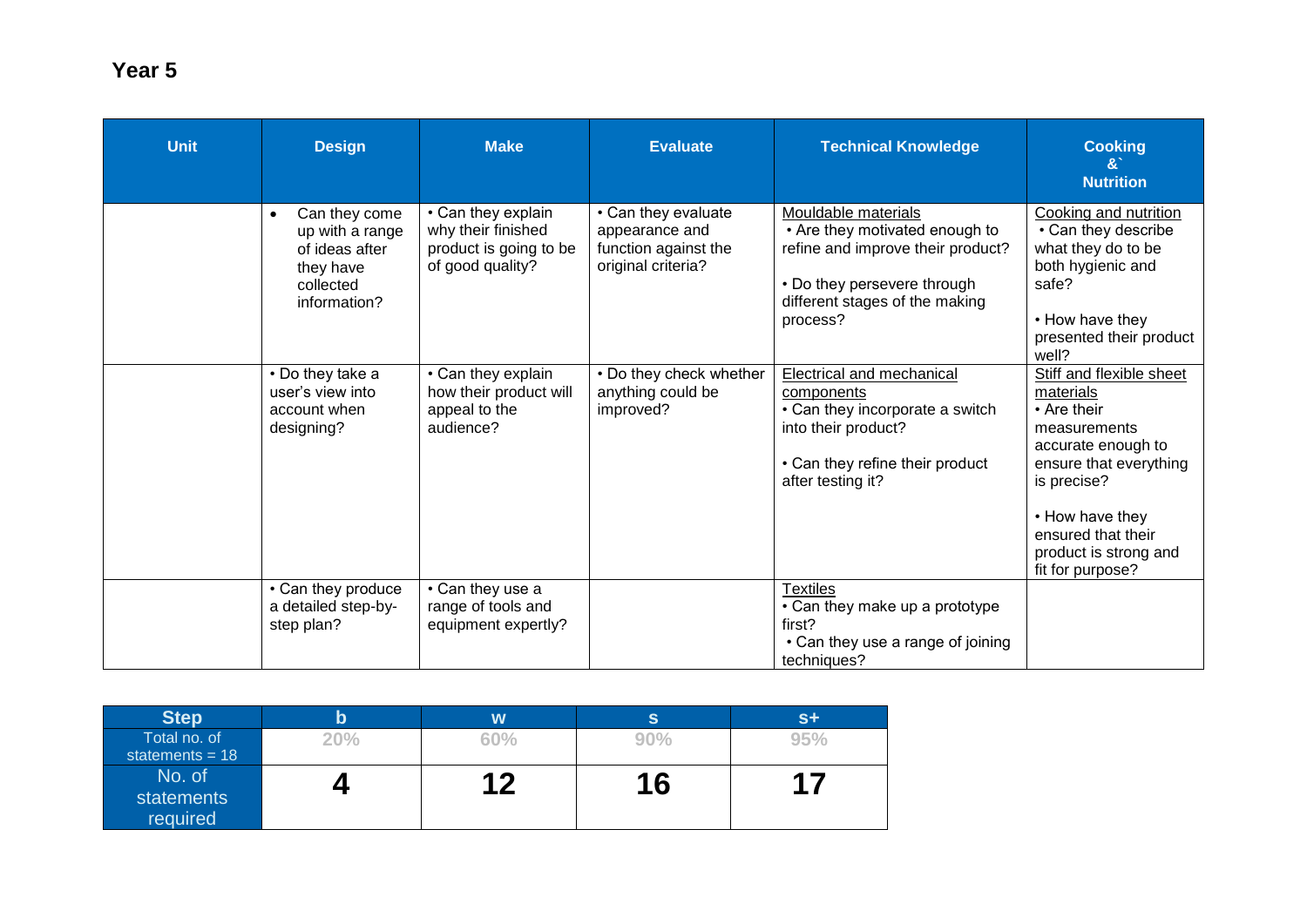| <b>Unit</b> | <b>Design</b>                                                                                                                                                                                                   | <b>Make</b>                                                                                                                     | <b>Evaluate</b>                                                                                                                                                                                  | <b>Technical Knowledge</b>                                                                                                                                                                                                                                                                                                             | <b>Cooking</b><br>&<br><b>Nutrition</b>                                                                                                                                                                                                                                                                                                                                                                             |
|-------------|-----------------------------------------------------------------------------------------------------------------------------------------------------------------------------------------------------------------|---------------------------------------------------------------------------------------------------------------------------------|--------------------------------------------------------------------------------------------------------------------------------------------------------------------------------------------------|----------------------------------------------------------------------------------------------------------------------------------------------------------------------------------------------------------------------------------------------------------------------------------------------------------------------------------------|---------------------------------------------------------------------------------------------------------------------------------------------------------------------------------------------------------------------------------------------------------------------------------------------------------------------------------------------------------------------------------------------------------------------|
|             | Can they use a<br>range of<br>information to<br>inform their<br>design?<br>e.g. use market<br>research<br>• Can they work within<br>constraints?<br>• Can they follow and<br>refine their plan if<br>necessary? | Can they use<br>$\bullet$<br>tools and<br>materials<br>precisely?<br>• Do they change<br>the way they are<br>working if needed? | How well do they test<br>and evaluate their final<br>product?<br>Is it fit for purpose?<br>$\bullet$<br>What would improve it?<br>• Would different resources<br>have improved their<br>product? | Mouldable materials<br>• Did they consider the<br>use of the product when<br>selecting materials?<br>• Does their product meet<br>all design criteria?<br><b>Electrical and mechanical</b><br>components<br>• Can they use different<br>kinds of circuit in their<br>product?<br>• Can they think of ways<br>in which adding a circuit | Cooking and nutrition<br>• Can they explain how<br>their product should be<br>stored with reasons?<br>• Can they set out to<br>grow their own products<br>with a view to making a<br>salad, taking account of<br>time required to grow<br>different foods?<br>Stiff and flexible sheet<br>materials<br>• Can they justify why<br>they selected specific<br>materials?<br>• How have they<br>ensured that their work |
|             | • Can they justify their<br>plan to someone else?                                                                                                                                                               |                                                                                                                                 | • Would they need more or<br>different information to make<br>it even better?                                                                                                                    | would improve their<br>product?<br>• Can they incorporate<br>hydraulics and<br>pneumatics?                                                                                                                                                                                                                                             | is precise and accurate?<br>• Can they hide joints so<br>as to improve the look<br>of their product?                                                                                                                                                                                                                                                                                                                |
|             | • Do they consider<br>culture and society in<br>their designs?                                                                                                                                                  |                                                                                                                                 |                                                                                                                                                                                                  |                                                                                                                                                                                                                                                                                                                                        |                                                                                                                                                                                                                                                                                                                                                                                                                     |